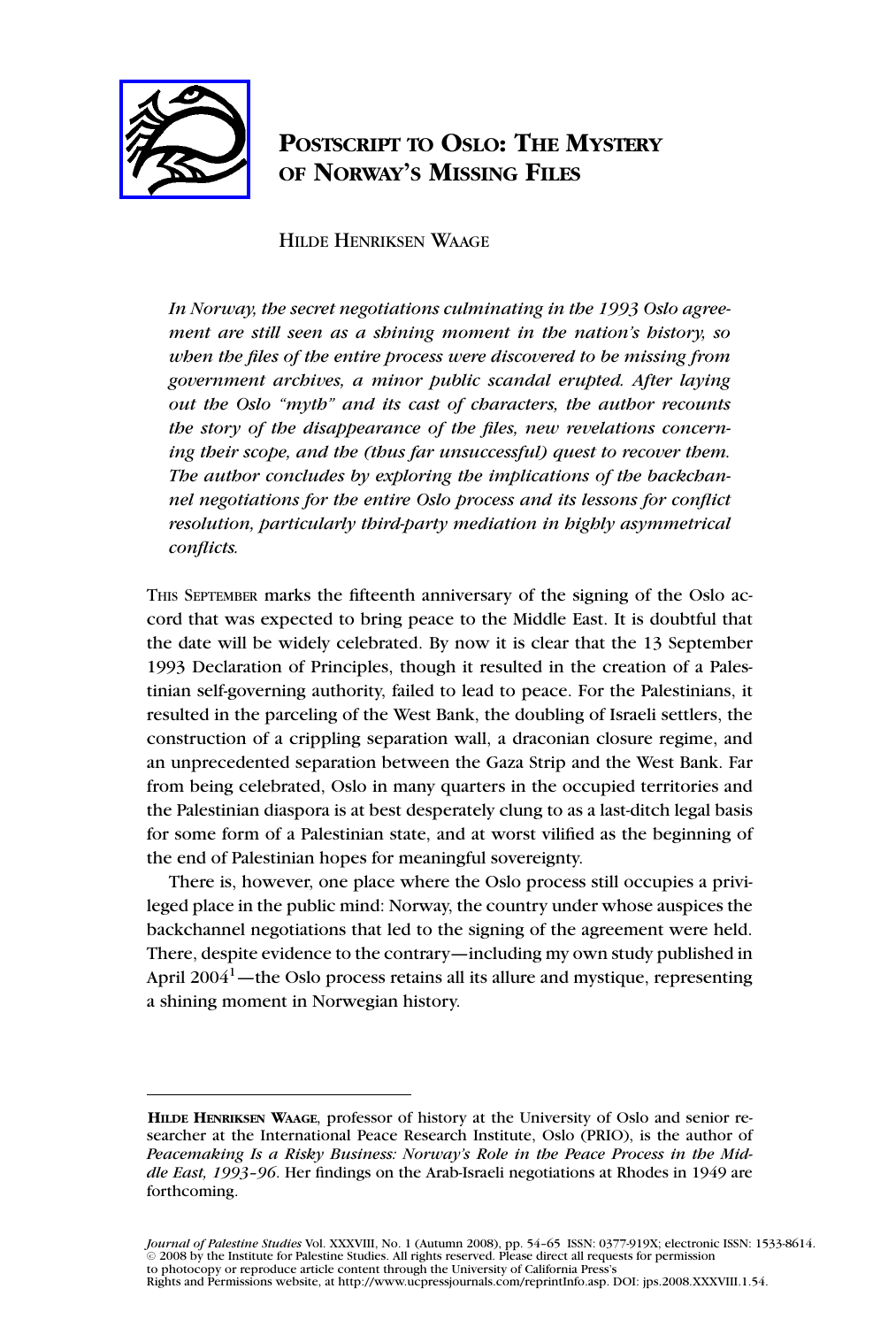## **THE OSLO PROCESS IN THE NORWEGIAN NATIONAL PSYCHE**

Along with fame and prestige, Norway's "crusader diplomacy" in the Middle East brought tangible benefits. It helped promote the image of a country with something special to offer in terms of political morality and conflict mediation, increasing Norway's influence on the international peace scene. Norway has long hosted the Nobel Peace Prize; following the 1993 diplomatic breakthrough in the Middle East, Oslo seemed established as the world's "capital of peace."<sup>2</sup> Peacemaking became one of the country's chief exports, $3$  with Norwegians becoming involved in peace processes from Guatemala and Columbia to Sudan, from Sri Lanka to Cyprus and the former Yugoslavia.

Indeed, Norway's "Oslo achievement," in the national psyche, is such that any aspersion cast on its role in the process, any assault on the Oslo mystique, generates controversy and hostility. The Oslo myth is well entrenched: A personality-driven explanation of events, the story tells of a small coterie of idealistic and resourceful citizens of tiny Norway who, through perseverance and the "Oslo spirit" they created, succeeded where the superpowers had failed in bringing age-old enemies together to make peace.

More specifically, the story focuses on four indisputably attractive individuals. First and foremost in the public imagination is Terje Rød-Larsen, the charming, self-confident diplomat-of-action who, as head of the Norwegian research institute Fafo, got the "peace ball" rolling. Next is his elegant wife, Mona Juul, a Middle East specialist at the Norwegian Ministry of Foreign Affairs (MFA) who helped create the cozy, homey atmosphere that fostered the breakthrough. State Secretary Jan Egeland, the handsome, resultsoriented idealist who welcomed the chance to test the hypothesis of his political science thesis about how small states can create results in international politics unattainable for superpowers, was the third player. Once the process was underway, the trio became a quartet with the addition of Norway's newly appointed foreign minister, the dynamic Johan Jørgen Holst, whose can-do approach and shrewd mediation overcame eleventh-hour snags to bring the process to its successful conclusion on the White House lawn in Washington, DC.

The legacy is guarded like a national treasure, to such an extent that the discovery in early 2006 that the "Oslo files"—the documents concerning the backchannel negotiations that launched the accords—had gone missing, with no trace either in the MFA or in the national archives, became a running topic in national newspapers for almost a year.

In fact, the discovery that the files were missing had actually taken place several years earlier—it just hadn't hit the press. In 2001, I was commissioned by the Norwegian MFA to conduct a comprehensive study of the Oslo back channel. In order to carry out the research, I was granted privileged access to all relevant, still-classified files in the ministry's archives. Given that the MFA had been at the heart of the process—either directly through the involvement of Egeland, Juul, and Holst, or indirectly as the funder of the backchannel talks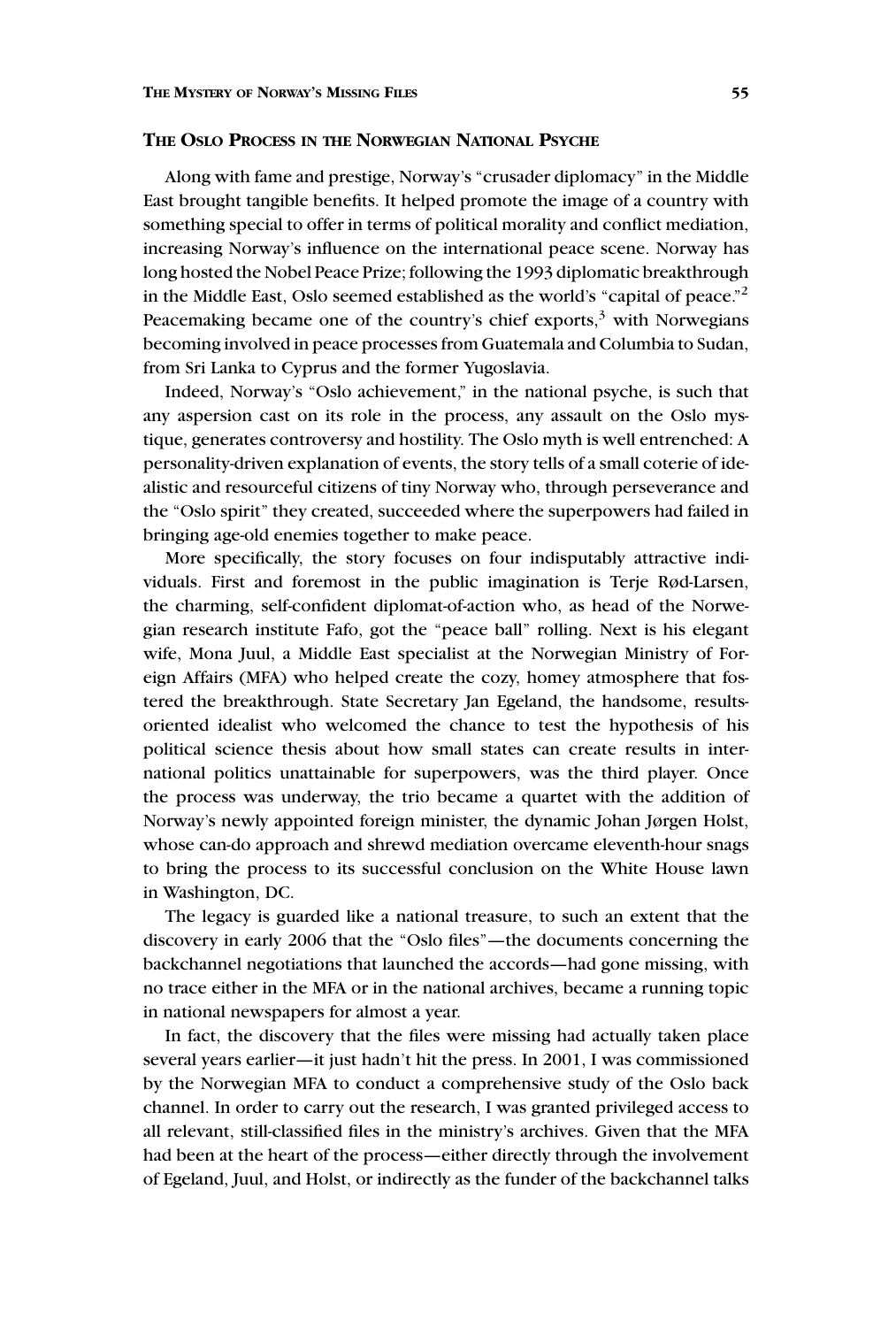initially overseen by Fafo's Rød-Larsen—there seemed no doubt that all the documents I needed would be there.

But when I set to work at the archives, to my surprise, I found not a single scrap of paper for the entire period from January to September 1993—precisely the period of the backchannel talks. I alerted the head of the MFA archive, who was astonished and more than a little puzzled. Surely they had been misplaced, perhaps stored in improperly marked boxes. After an exhaustive search by the archive's staff, who combed through indexes, storage rooms, and shelves looking for misfiled documents, all doubt was removed: There were no files. Fleeting suggestions that the backchannel process might have been oral, without written record at the request of the participants, were immediately dismissed, not least because excerpts from the missing documents had already been quoted in memoirs by Israeli participants such as then foreign minister Shimon Peres, then deputy foreign minister Yossi Beilin, and to a lesser extent, chief negotiator Uri Savir.<sup>4</sup> A number of these quotes were from letters written by Foreign Minister Holst, who died in January 1994. Given his key role in the later stages of the talks, and in light of his known penchant for writing long memos and detailed analyses, it seemed logical that if his own Oslo writings were not in the MFA archives, they would be found among his private papers. I therefore secured an interview with his widow, Marianne Heiberg, who had accompanied her husband on several of his Oslo missions and even participated in some of the secret meetings. This, too, proved to be a dead end: Heiberg, herself a researcher and a Middle East specialist, had originally planned to write about the peace process herself but had been surprised to find no documents relating to her late husband's involvement in the Oslo back channel among his private papers.5 Meanwhile, the MFA contacted Rød-Larsen and Mona Juul on my behalf to ask if they had any information or documents to contribute, but the MFA's requests, as well as my own, went unanswered. $6$ 

In the end, I had not a single original Norwegian document to work with. This was an obstacle, to be sure, but not insurmountable. Through scores of interviews with the key players (Norwegian, Israeli, Palestinian, and American), excerpts from key missing documents published elsewhere, and a good dose of common sense, it was possible to put together a comprehensive picture of the back channel, its pitfalls, and its limitations, focusing on Norway's role. My book caused a considerable stir when it came out in April  $2004$ .<sup>7</sup> I had challenged the prevailing myth by demonstrating that Norway had acted very much as the United States had acted (albeit for different reasons): Norwegian facilitators, anxious to bring the agreement to conclusion, had consistently sided with Israel, shared information with them, and leaned on the Palestinians to give in at crucial moments. In all the controversy around the book—a controversy augmented by the fact that Rød-Larsen and Juul publicly attacked my conclusions—the reference to the missing files in my introduction was overlooked.8 Though I tried to generate interest in the mystery by mentioning it to a number of people, including journalists, no one followed upon on it, and the issue faded away.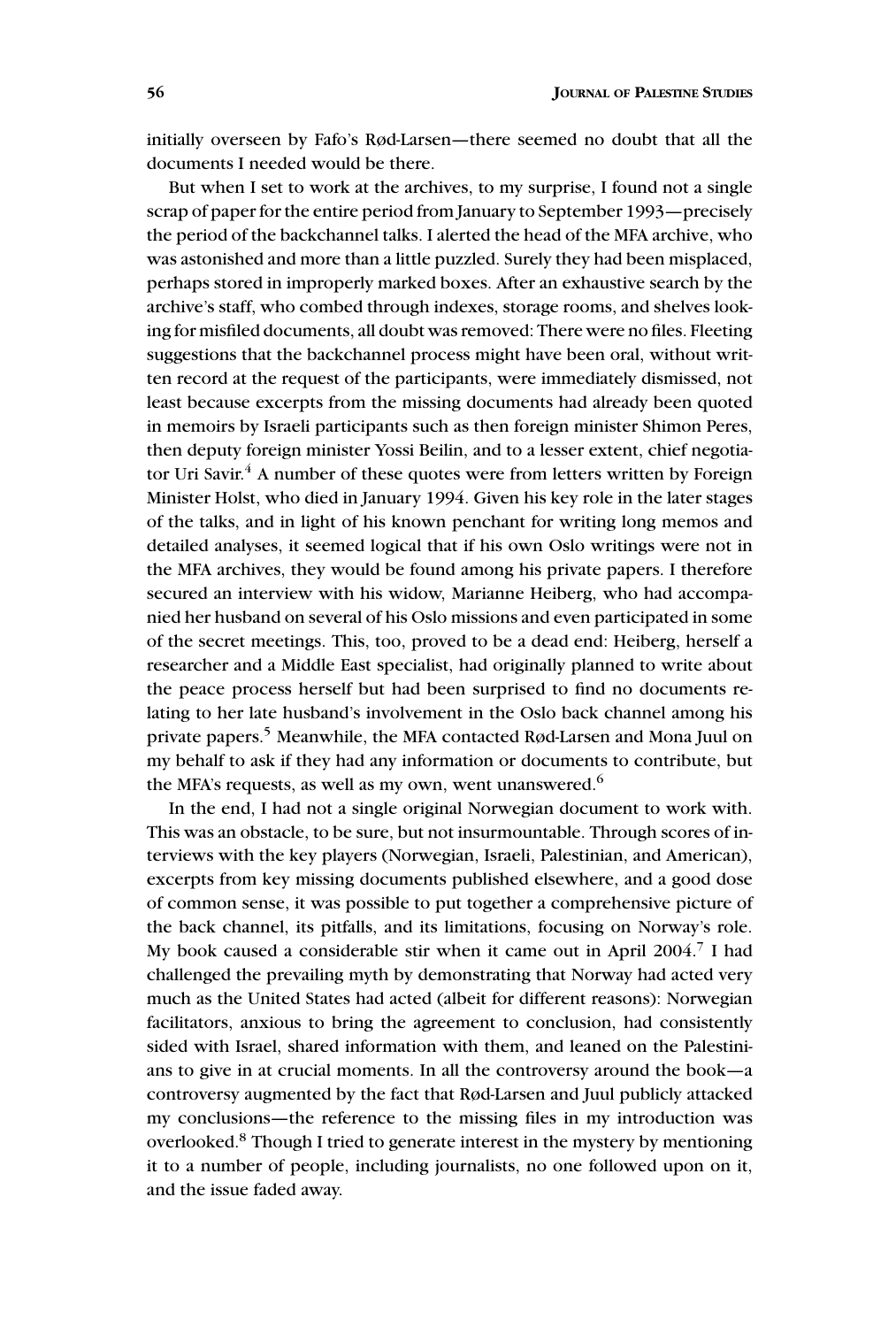#### **THE SCANDAL ERUPTS**

In October 2005, the well-known journalist Odd Karsten Tveit, for many years Middle East correspondent for the Norwegian Broadcasting Corporation, published *War and Diplomacy: Oslo–Jerusalem 1978–96*. <sup>9</sup> In Norway, where anything on Norway's role in the peace process receives instant coverage, Tveit's book, too, created a stir, but for different reasons than my own: While it painted a bleak (and quite accurate) picture of the ultimate outcome of the process, it portrayed the Oslo back channel itself as a success. More important, it left entirely intact the idealized image of the role of the Norwegian actors that continues to be widely embraced by the Norwegian public. Tveit not only admires Rød-Larsen and Holst, but embraces their versions of the peace process, especially that of Rød-Larsen, with whom he worked closely on the project.10

Tveit's book was actually the second part of a dual project, the first part having been a documentary film of the same title that aired on Norwegian television in May  $2004$ <sup>11</sup> Rød-Larsen, Juul, and Holst figured prominently in Tveit's film, much of which comprised extended interviews with Rød-Larsen and Juul intercut with documentary footage. In 2000, Tveit had received some \$180,000 in funding for the film/book project from the Norwegian MFA, which also granted him privileged access to the ministry's classified files. When these facts were revealed by the press in September 2000, a controversy ensued, particularly in academic circles, as the funding and access to classified documents for any but the most "scholarly" research was virtually unprecedented in Norway.12

Despite the MFA's grant and unrestricted access to its classified documents (which are not mentioned in the film credits or the book acknowledgments), Tveit's book did not reference any MFA files on the back channel—not surprisingly, since, as I knew from my own research during the same period, there were no such files. Instead, the 200-some documents for this period cited in the book were referenced in a highly unusual manner: In his preface, Tveit explained that to protect his primary sources, he had "deposited" a "supplementary footnote manuscript with references to sources" with Norway's national archives.<sup>13</sup> The footnote manuscript had been placed in a box at the national archives that had been marked as classified for 25 years by Tveit himself. Though the classified source system was extremely obscure—not to say impenetrable—because of my familiarity with the Oslo back channel I was able to recognize in the book references to some documents already identified as missing, as well as a substantial number of other internal documents not previously known. Thus, while the book did not offer much that was new by way of content or interpretation of the secret negotiations, what was new and important was that it confirmed the existence of backchannel files still unaccounted for. Moreover, a number of the quotes were more extensive than the meager excerpts already published in other works, demonstrating that Tveit had access to the actual documents and must have had them, or copies of them, in front of him while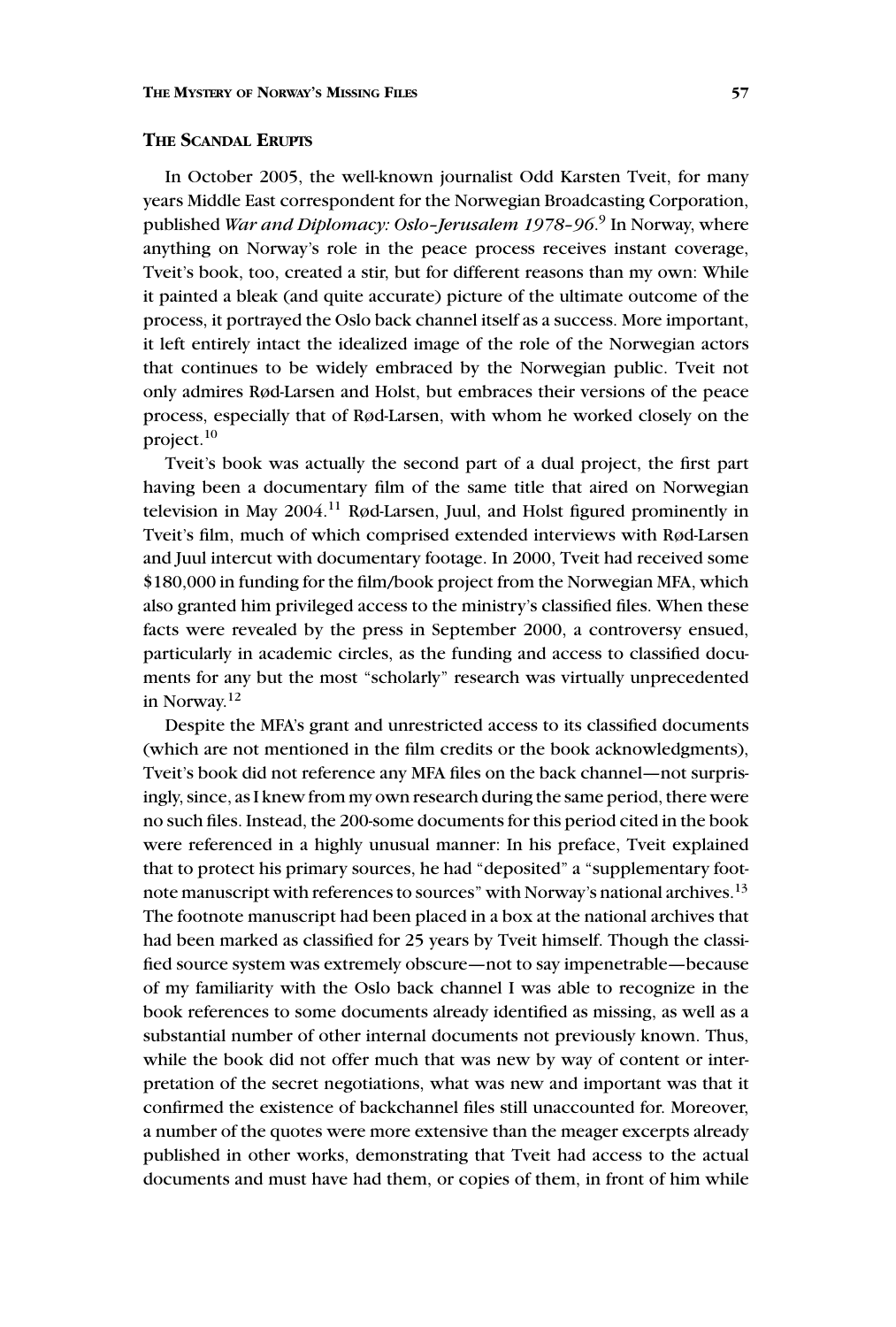he wrote. For those well familiar with the case, this was very big news indeed. Media attention surrounding the book was focused elsewhere, however: on the incidental revelation that the wife of the head of a Norwegian NGO had been a Mossad agent. The news about the mysterious classified box and the missing files went entirely unnoticed.

But then, on 17 January 2006, *Ny Tid*, an old socialist periodical reincarnated as a trendy weekly, appeared on news stands with a photo of Mona Juul splashed across its glossy cover along with the title of its lead article: "The Documents That Went Missing."<sup>14</sup> Within days, and continuing over the following weeks, the case of the missing files was extensively covered in segments of the national press, with articles bearing such titles as "Archive Mess To Be Raised with MFA," "Where Are the Documents?" and "Clean-Up Demanded," escalating within the next few weeks to "Rød-Larsen and Juul Are Lying" and "Lured by Tveit."<sup>15</sup> In the initial round of Norwegian media coverage on the matter, the impression was given that the actual documents were stored in the national archives.<sup>16</sup> By early February, however, the truth was out, and Jon Herstad, head of the national archives (a position of considerable national prestige in Norway) felt called upon to weigh in on the matter. In an op-ed in a leading daily, *Dagbladet*, Herstad confirmed that his institution did not possess a single document relating to the Oslo back channel and that the now-famous "Tveit Box" was empty, or at least contained no documents. Instead, the box contained only a CD with the book's complete footnote manuscript. He added that the national archives had not received a single document upon which Tveit's account was based and ordered an investigation into the whereabouts of the documents.17

#### **SEARCHING FOR THE FILES**

Following Herstad's initiative, the MFA publicly acknowledged—though without explanation—that none of the relevant documents had ever been filed with the ministry to begin with. At a meeting between the two government institutions, a plan of action for following up on the missing files was formulated and a division of labor decided: The MFA would approach Mona Juul and Jan Egeland, both MFA employees at the time of the backchannel talks in 1993, while Herstad would contact Terje Rød-Larsen and the family of the late Johan Jørgen Holst.<sup>18</sup>

The attempts to recover the documents did not get very far. On the MFA side, former state secretary Jan Egeland, who in the meantime had become UN Undersecretary-General for Humanitarian Affairs and Emergency Relief Coordinator at the Office for Coordination of Humanitarian Affairs (OCHA) in New York, went through his private papers and sent eight documents to the MFA.<sup>19</sup> Although some of these are important and had been missing—particularly the Sarpsborg document and Holst's statement to the Parliamentarian Foreign Affairs Committee<sup>20</sup>—none of them belonged to the most crucial phase (May– August 1993), when Egeland's involvement had been largely eclipsed by the increasingly central role of Holst. Mona Juul, on the other hand, who had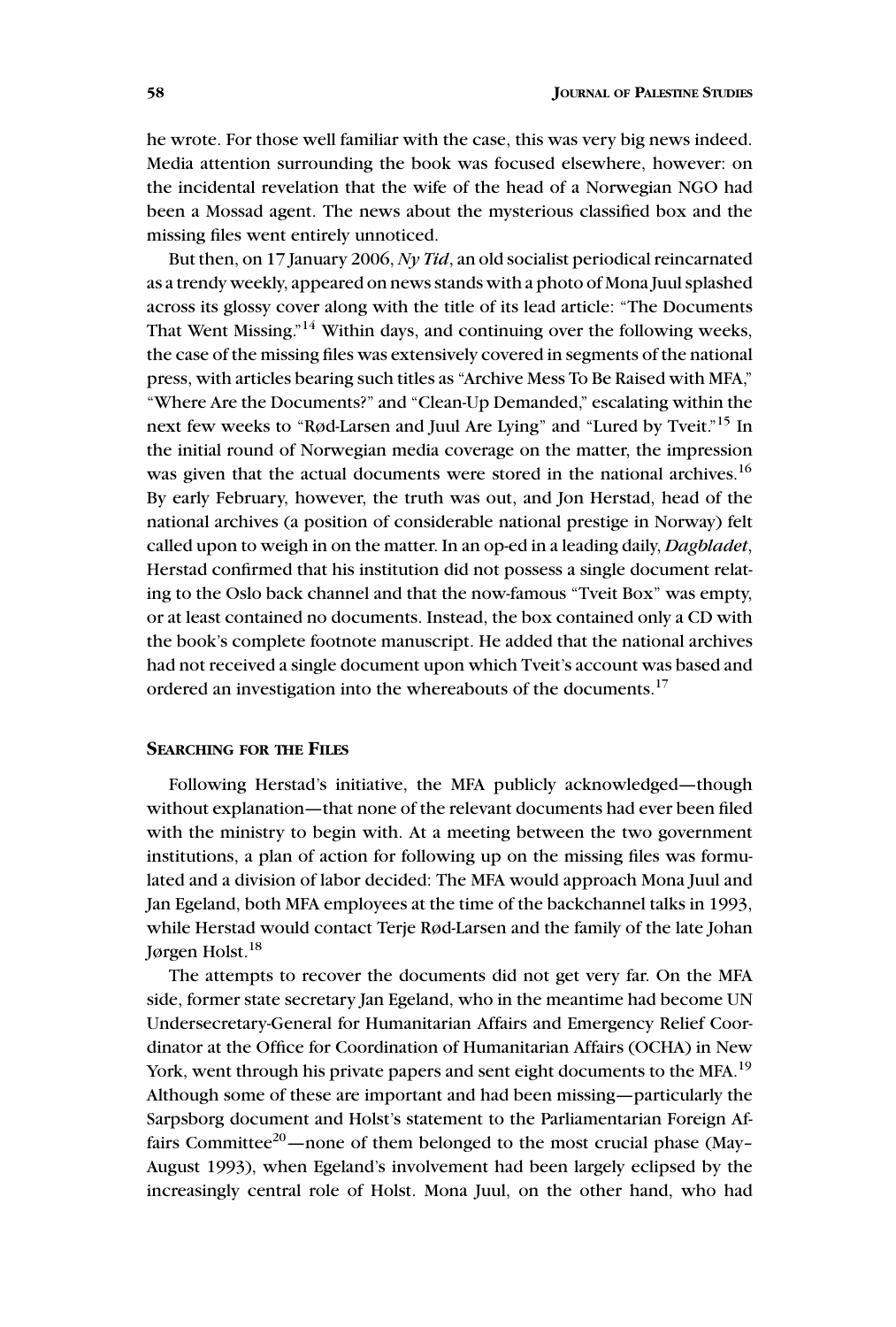accompanied Holst on his various missions and who was in charge of keeping his documents organized, had little to say. By that time Norway's deputy head of mission to the United Nations in New York, she had already been questioned about the files in early January and affirmed that she had no documents except those that belonged to her. She declined to elaborate. $21$ 

Meanwhile, Herstad's attempts on behalf of the national archives met with even less success. Holst's widow, Marianne Heiberg, had died in December 2004, having maintained to the end that she had no idea where her husband's Oslo papers might be; the Holst family had no further information.

As for Rød-Larsen, by this time head of the United Nations–affiliated International Peace Academy in New York and simultaneously UN Special Representative for the Implementation of Security Council Resolution 1559 calling for Syria's withdrawal from Lebanon, he seemed little inclined to share his thoughts. Already confronted with the issue in January 2006, he had insisted that he had only "private" memos and a "private" archive from his engagement in the Oslo negotiations, although both he and his wife noted that Fafo might have the ministry's missing files. The research institution affirmed, however, that none of the ministry's files were in its possession. $22$ 

*In early May 2006, Terje Rød-Larsen sent a letter to the head of the Norwegian national archives making absolutely clear that he had no intention of turning any of the documents in his "extensive private archive" over to the state.*

The search for the documents reached its ultimate dead end in early May 2006, when Rød-Larsen sent a letter to Herstad on official International Peace Academy stationery making absolutely clear that he had no intention of turning any of the documents in his "extensive private archive" over to the Norwegian state. In his estimation, Norway's involvement in the Middle East peace process was basically a Fafo initiative, and in his capacity as the organization's director and the leader of its "negotiation project," he was the one who had liaised between Israelis and Palestinians, arranged the necessary briefings, and coordinated with the MFA.Fafo, he elaborated, had organized the secret negotiations at the request of the Israelis and the Palestinians, who had wanted, among other things, to "avoid the reporting and filing routines which civil servants are bound by." He wrote that he had noted "with interest" statements from "some Norwegian historians, officials in the MFA, and the head of the national archives himself" regarding the missing files, but claimed that none had attempted to contact him directly. This being the case, according to Rød-Larsen, neither the participants in the public debate nor their alleged lack of communication had "contributed to the relationship of trust that is a necessary precondition when donating a private archive including memos from sensitive conversations with, among others, still-living politicians and diplomats from many countries." In consequence, he concluded, "I will donate my private archive to an internationally recognized archive abroad." $^{23}$ 

Notwithstanding the definitiveness of Rød-Larsen's letter, the controversy continued, fueling an ongoing debate within Norway's academic circles on the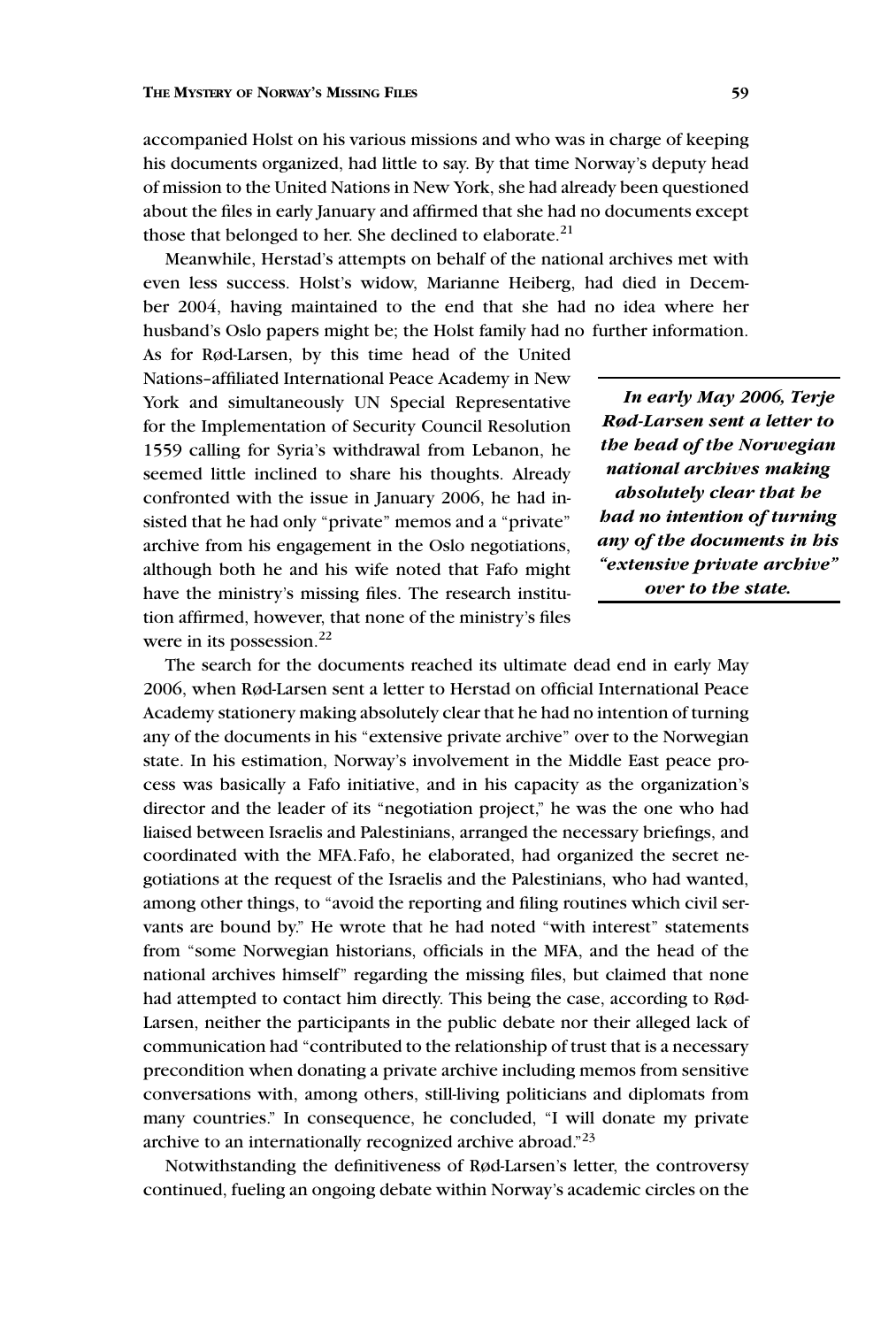entire issue of ownership of archives. Several months after the scandal of the Oslo missing files broke, Herstad, commenting on an analogous case involving a government minister who had decided to keep her "private archive" on Norway's mediation efforts in the Sudan, declared unambiguously—as he also had in February—that the absence of filed documents represented a "conspicuous violation" of Norway's laws on archiving, that a person who participates in a mediation process does so as a public person, not a "housewife," and that there are no such things as "private documents from such a process."<sup>24</sup> Few readers of the chief archivist's statements had any doubt that they were directed at least as much to the far more politically sensitive case of the Oslo files.

## **THE ISSUE IS DROPPED**

Indeed, it seemed to many observers that the public nature of the Oslo process was beyond dispute. Critics of Rød-Larsen's approach noted that Norway's role in 1993 had been cleared by the prime minister and had been closely followed from the outset by Foreign Minister Thorvald Stoltenberg and State Secretary Egeland, to say nothing of Juul's undisputed employment with the MFA. When Holst took over as Norway's foreign minister in April 1993, he began virtually to run the Oslo process, moving Norway's involvement from "facilitator" to active "mediator." Moreover, it was pointed out, PLO leaders (including Yasir Arafat, as far back as 1979) had tried to interest Norway in mediation between the two parties, and these requests were to the state, not to any individuals.<sup>25</sup>

Given the wide consensus, at least in academic circles, on the MFA's right to the Oslo files, there was considerable surprise when, in early 2007, the MFA suddenly appeared wholeheartedly to embrace Rød-Larsen's views on the ownership of the documents. This was in sharp contrast to its earlier stance. In March 2006, for example, the MFA had emphasized in its correspondence with Juul and Egeland that they were obliged to return all documents in their possession, including all minutes and private notes, and even specified that the secret, backchannel nature of the talks did not constitute a justification for not returning the documents.<sup>26</sup> But in January of 2007, the MFA's spokesperson, questioned on the present status of the ministry's quest to recover the documents, was quoted as saying: "Our conclusion is that there are no documents concerning the Oslo process in his [Rød-Larsen's] possession that are missing from the MFA's files. Therefore, we consider the case closed." The MFA spokesperson went on to elaborate that "the MFA had a very limited involvement in the secret negotiations. On behalf of Norway, it was mainly Foreign Minister Johan Jørgen Holst and Terje Rød-Larsen from Fafo who were involved." When asked whether or not Rød-Larsen should be seen as having acted on behalf of Norway, the spokesperson replied, "No, he participated on a mission from the foreign minister." The spokesperson specifically identified Mona Juul as "the only one from the MFA."27

Even leaving aside the rather astonishing implication that the Norwegian foreign minister is not part of the Norwegian Foreign Ministry, the MFA's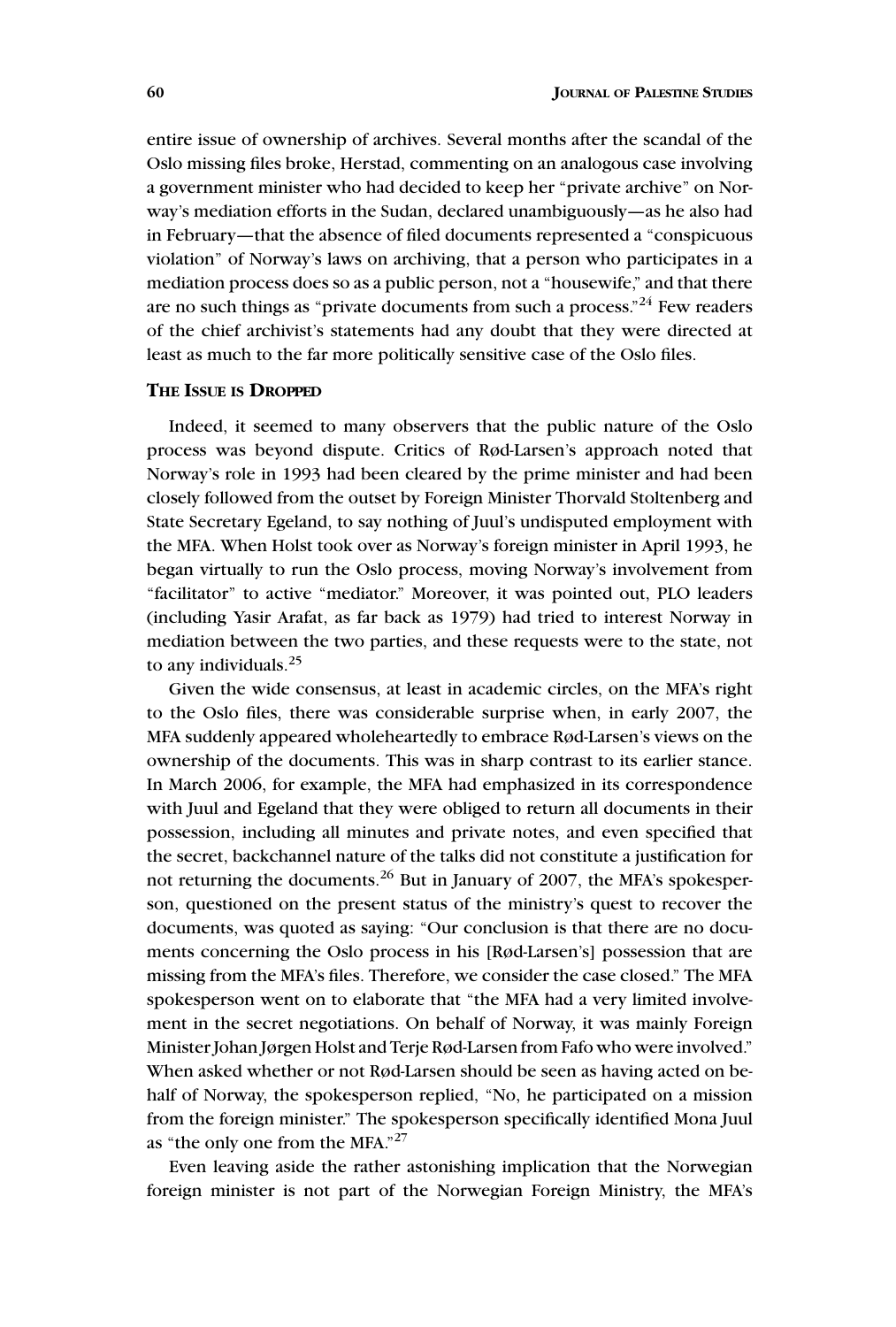statement raised eyebrows. There was speculation in some quarters that internal Norwegian politics and political party alignments had played a role in the case. Some suggested that the new foreign minister, from the Labor party, may have seen Rød-Larsen's important international and U.S. contacts as more useful to Norway than the principle of correct filing and future historical research. Be that as it may, and whatever the real reasons behind the MFA's about-face might have been, it left a number of observers unhappy. The new head of the national archives, Ivar Fonnes, who took over from Jon Herstad in August 2006, privately remarked at the time that while his institution could not force Rød-Larsen to donate his archive to the nation, he (Fonnes) intended to pursue the matter with the MFA.<sup>28</sup> Ultimately, however, Fonnes decided that a public conflict over the documents would serve no useful purpose.<sup>29</sup> Thus, ever since the January 2007 *Ny Tid* article, the missing files issue has quite simply disappeared from public view, aside from the occasional passing reference in the extreme left-wing press.

## **THE MISSING FILES: WHAT IMPORTANCE?**

Why should we bother about missing documents, or care that they are not in government archives? More specifically, what does it matter whether or not the Oslo backchannel files are available for public (or scholarly) scrutiny, especially since the broad outlines of the Oslo story are already known?

Whatever the ultimate fate of the Oslo process, there is no question that it constituted, for better or for worse, a turning point in the history of the Palestinian-Israeli conflict. This being the case, it is important for the historical record to know how this process unfolded, and particularly why the Palestinian positions progressively crumbled in the course of the backchannel negotiations. Historians cannot rely on excerpts, which are by definition selective; they must have access to documents in their entirety to reach a full and accurate assessment of what happened and why.

The importance of the documents can be illustrated by an episode in July 1993, when the entire backchannel enterprise seemed on the brink of collapse as the Palestinians refused to make the compromises and concessions demanded by Israel. According to Israeli accounts, Holst and the Norwegians were instrumental in getting the talks back on track. Holst took advantage of an official visit to Tunisia to arrange a personal meeting with Arafat that took place at PLO headquarters on 13 July. Prior to the meeting, the Israelis, as was their habit, briefed Holst on what questions to raise with Arafat and what Israeli red lines to convey, and asked him to stop in Israel afterwards to brief them. Holst was accompanied at the Arafat meeting by Rød-Larsen and Juul, but it was he who did the talking on the Norwegian side. Much of the discussion centered on Arafat's insistence on extraterritorial corridors (what Arafat called "kissing points") between the West Bank and Gaza, with Holst insisting instead on the vague and essentially meaningless formulation "safe passage." A second meeting was arranged a week later, on 20 July, because Israel wanted additional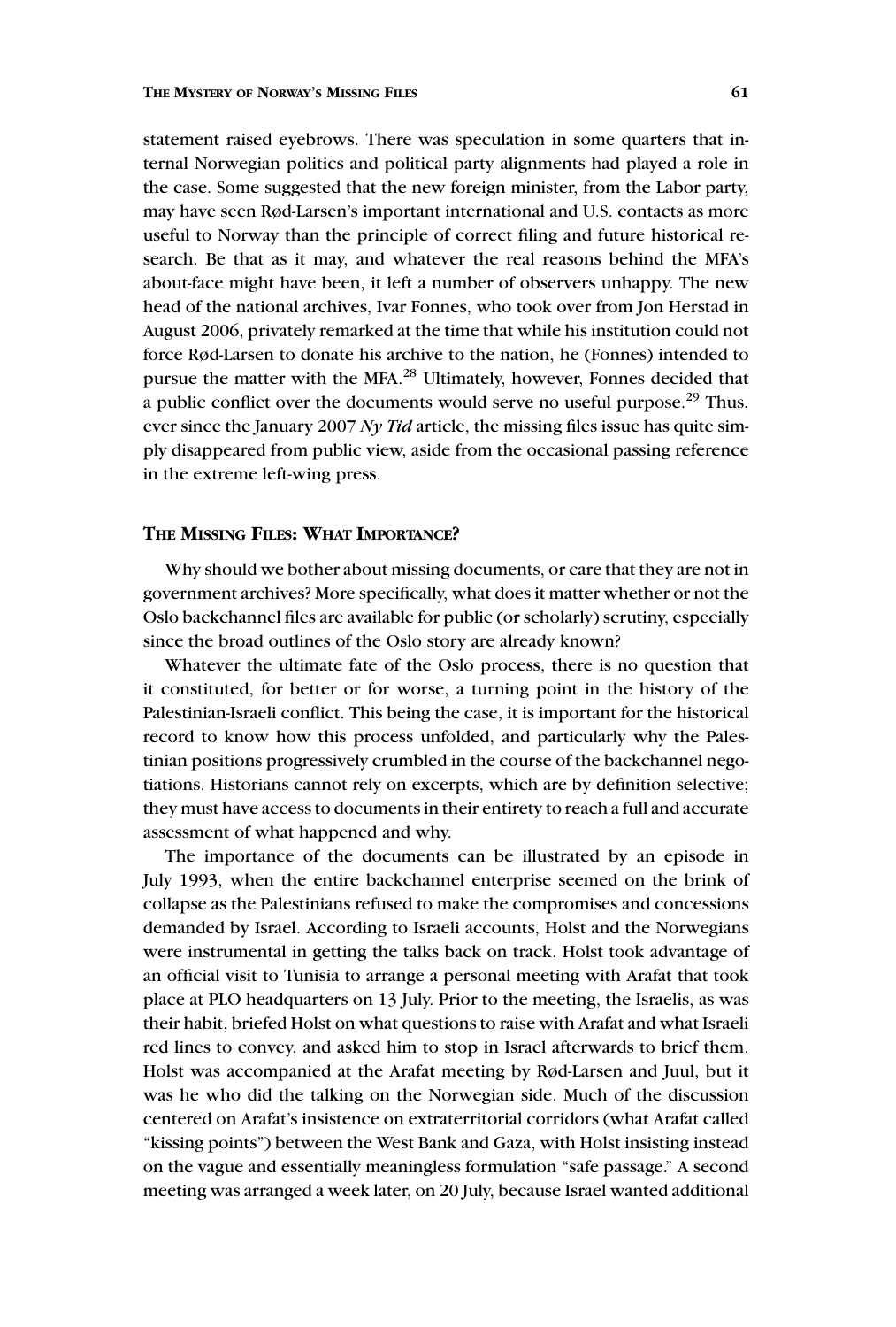clarification on Arafat's thinking on this issue (the Palestinian leader would not be pinned down). Other issues were apparently also discussed, and Holst was able to advise the Israelis that if Jericho were not included in the final package as a PLO foothold in the West Bank, Arafat would have a hard time selling the deal.<sup>30</sup>

All this is known not from documents but from interviews with the participants, written accounts, and excerpts (published in Israeli sources $31$ ) from letters Holst wrote to Peres directly after the meetings to recount what had transpired. What we learn from Tveit is that Holst also wrote "long and detailed minutes in English" after the meetings. $32$  Indeed, Tveit's book is replete with passing allusions to Holst's compulsive note-taking throughout the entire four months of his involvement in the process: his aide-memoires before and after meetings; his memoranda on discussions by telephone or in person with various leaders; his exhaustive draft minutes, often written on airplanes as he traveled from one destination to another—not to mention his letters to various key players.<sup>33</sup> Tveit's revelation that voluminous Holst documentation of the Oslo back channel exists solves a mystery that has long puzzled those familiar with the foreign minister's habits, to wit: Why had he written so little on a project of such vital interest to his country? (From my own research, I can affirm that the MFA archives are overflowing with copies of his copious writings, often in his own hand, on every issue that concerned him throughout his Foreign Ministry career *except* the secret Oslo talks.) Given Holst's exceptional thoroughness, the importance of the missing documentation in providing insights into the workings of the Oslo track cannot be overstated.

It is also not difficult to imagine how precious Holst's detailed descriptions of his meetings with Arafat would have been for the Israeli negotiators at the time. As we know from Israeli accounts, Rød-Larsen and Juul personally delivered Holst's letter to the Israelis a few days after the first meeting. The Tveit book adds the important detail that the couple also delivered his full minutes of the meeting; unable to come to Israel himself, Holst wrote Peres that he was sending Rød-Larsen and Juul as his "special envoys" to brief Peres's "people" directly.<sup>34</sup> The pair thus met with the entire Israeli team, supplying additional details and being on hand to answer any questions about the nuances of Arafat's responses, his tone, his body language. The advantage to the Israeli side of such prior knowledge of the adversary's thinking needs no emphasis.

Even without access to primary documents it had been possible to put together what is increasingly recognized (at least in academic circles) as an accurate picture of what happened in the Oslo channel, particularly as concerns the structure of the mediation and its impact on the negotiation results. Had the missing documents (especially the extensive Holst material whose existence has now been confirmed) been accessible at the time of writing, there seems no doubt that the findings of my report would have shown even more starkly the extent to which the Oslo process was conducted on Israel's premises, with Norway acting as Israel's helpful errand boy. Indeed, it is not far-fetched to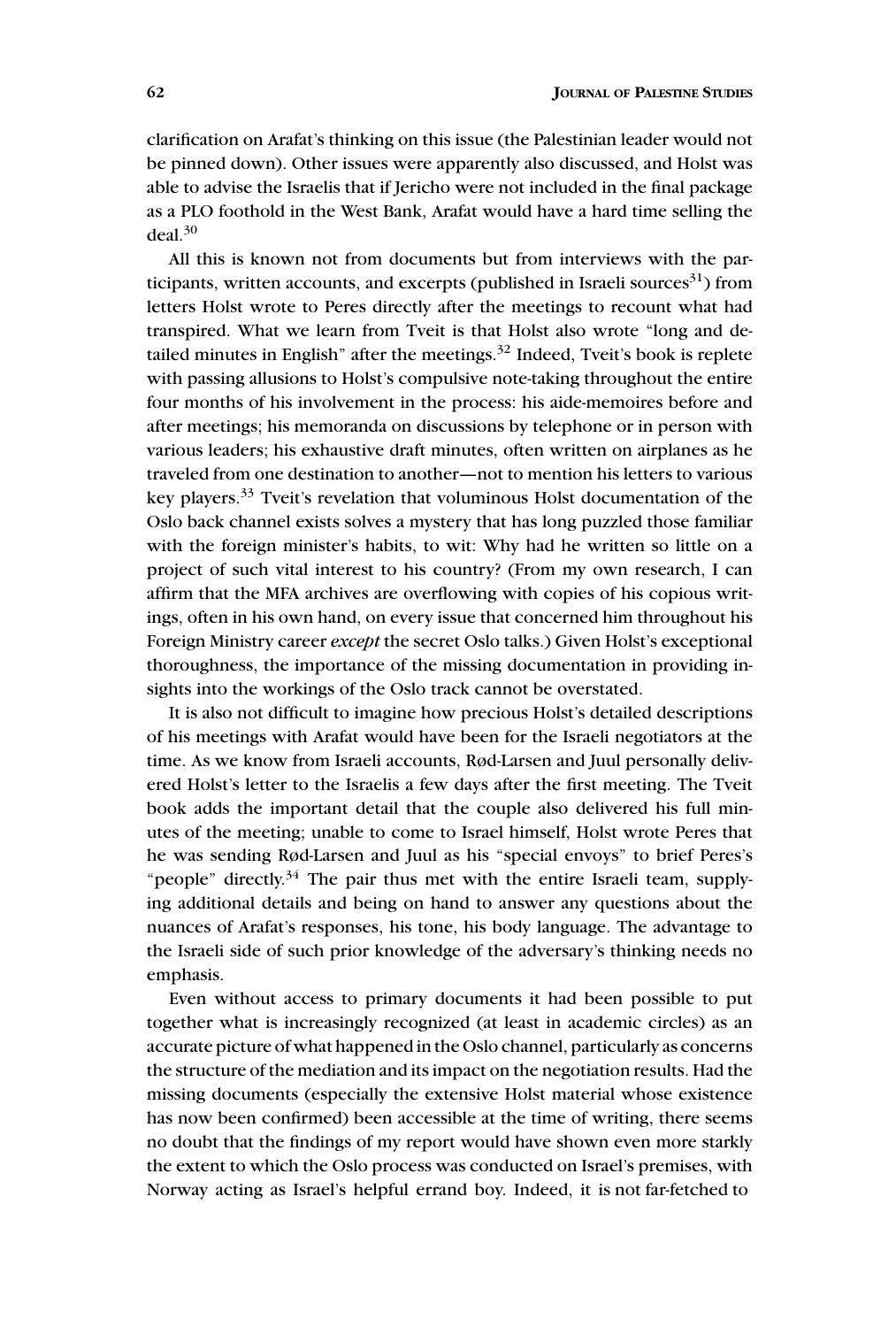suggest that the very prospect of making public blowby-blow descriptions of the mediation could have some bearing on why the files went missing in the first place. Such considerations may even have played a role in the MFA's decision to renounce its claim to the files, and explain the "news blackout" on the subject that followed. It seems clear that important interests both inside and outside government are determined to avoid a critical discussion of Norway's peacemaking and peace-building efforts, on which billions of dollars are spent.

*Had the missing documents been accessible, there seems no doubt they would have shown the extent to which the Oslo process was conducted on Israel's premises, with Norway acting as Israel's helpful errand boy.*

Given the overwhelming imbalance of power between the Israelis and the Palestinians, Norway probably could not have acted otherwise if it wanted to reach a deal—or even if it wanted to play a role in the process at all. Israel's red lines were the ones that counted, and if the Palestinians wanted a deal, they would have to accept them, too. Indeed, in third-party mediations between vastly unequal parties by a small state like Norway, the only chance for "success" in reaching an agreement is for the small state "facilitator" (a role that in Norway's case evolved into that of mediator) to play by the rules of the stronger party, acting on its premises, while using carrots and sticks on the weaker party to persuade or cajole it into making further concessions.<sup>35</sup>

The missing documents would almost certainly show why the Oslo process probably never could have resulted in a sustainable peace. To a great extent, full documentation of the back channel would explain the disaster that followed Oslo. More broadly, it would have shed important light on the limits of thirdparty mediation by a small state in highly asymmetrical conflicts. Indeed, the Oslo process could serve as the perfect case study for flaws of this model. In asymmetrical conflicts, only the international community (if it has the will) or a superpower (if it has the desire and the vision) is capable of imposing on the parties a reasonably fair, and therefore sustainable, agreement.

Without the power to impose solutions, and above all dependent on the stronger party, the weak state mediator in unequal contests must rely heavily on "process symmetry," where the two sides are treated with absolute equality, provided with exactly the same accommodations, allotted exactly the same amount of time to make their case, and so on. The Norwegians went to great lengths to achieve this symmetry (as did the Americans in their mediating efforts between Palestinians and Israelis, albeit for different reasons). The problem with *process* symmetry is that it cannot address the *power a*symmetry that inevitably distorts the outcome of negotiations. Process symmetry and the entrie facilitative exercise can create a sense of equality between adversaries and the illusion of genuine communication, even trust. The Norwegians believed that through dialogue and a gradual building of trust, an irreversible peace dynamic would be created that could push the process forward to solution. The problem with this entire approach is that the issue is not one of trust, but of power. The facilitative process masks that reality. In the end, the results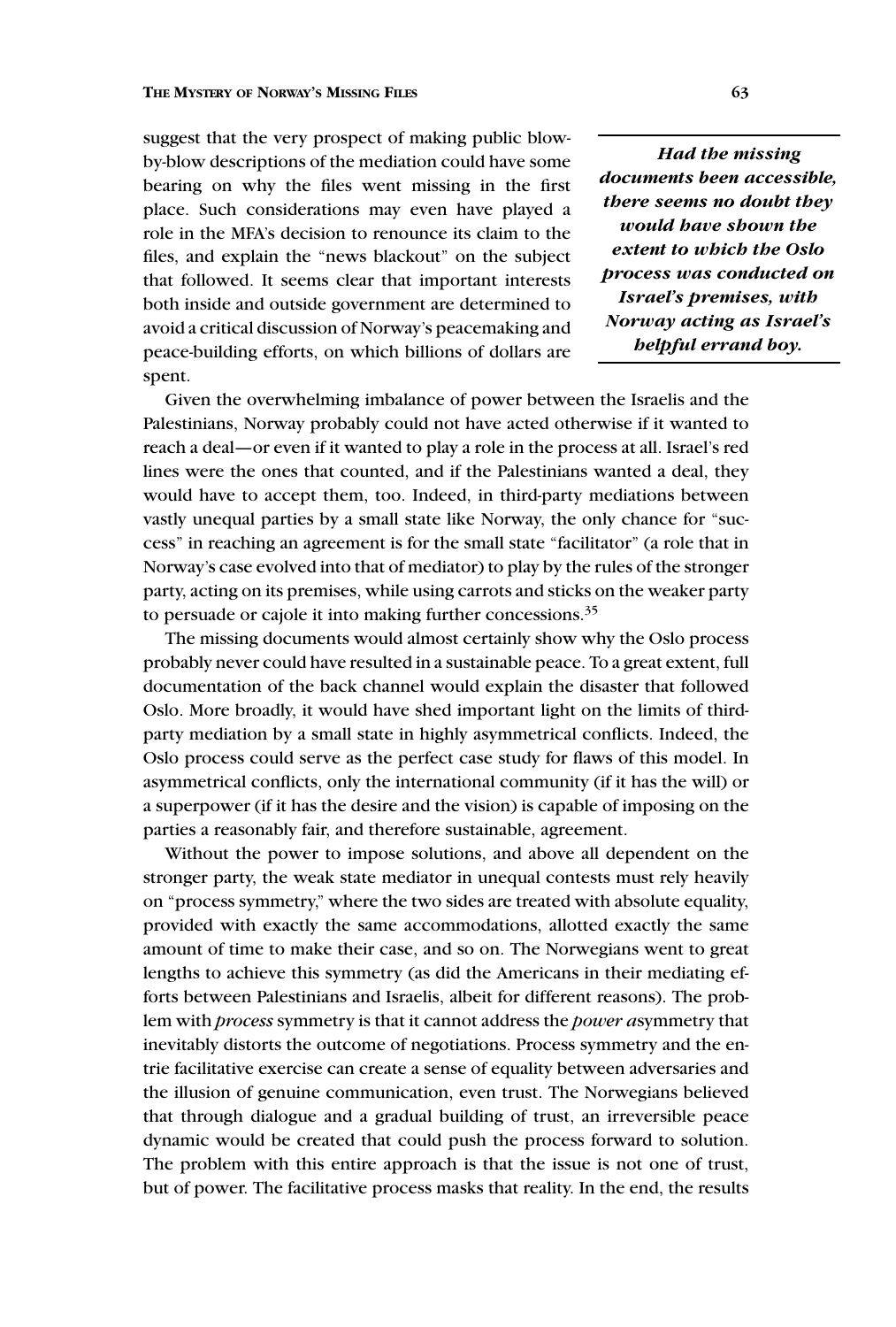that can be achieved by a weak third-party facilitator are no more than the strong party will allow. Short of unusual generosity or truly far-sighted vision, such a solution can only be unbalanced and unfair, and therefore ultimately unsustainable. The question to be asked is whether such a model can ever be appropriate.

#### **NOTES**

1. Hilde Henriksen Waage, *Peacemaking Is a Risky Business: Norway's Role in the Peace Process in the Middle East, 1993–96* (Oslo: PRIO, 2004). My article "Norway's Role in the Middle East Peace Talks: Between a Strong State and a Weak Belligerent," based on that book, was published in the *Journal of Palestine Studies* 34, no. 4 (Summer 2005), pp. 6–24.

2. Nils Butenschøn, *The Oslo Agreement in Norwegian Foreign Policy*, CMEIS Occasional Paper no. 56 (Durham: Centre for Middle Eastern Studies, University of Durham, 1997), p. 21.

3. "Norsk politikk selger" [Norwegian Policy Sells], *Aftenposten*, 31 March 1995.

4. Shimon Peres, *Battling for Peace* (London: George Weidenfeld & Nicholson, 1995), pp. 341–43; Yossi Beilin, *Touching Peace: From the Oslo Accord to a Final Agreement* (London: George Weidenfeld & Nicholson, 1999), pp. 106–13; Uri Savir, *The Process: 1,100 Days That Changed The Middle East* (New York: Random House, 1998), pp. 42–44, 51. See also Waage, *Peacemaking*, pp. 112–19, 125–26, 128, 147.

5. Marianne Heiberg, author interview, 13 May 2002.

6. Terje Rød-Larsen and Mona Juul were both given drafts of my various manuscripts with requests for help and information, both by me and by the MFA. At the urging of the MFA, they finally agreed to be interviewed by me in August and October 2002, respectively. Rød-Larsen would not allow me to tape the interview but asked to see the manuscript to verify his quotes. I sent him the manuscript as agreed; he did not contact me with comments despite my follow-up inquiries. When my report was declassified by the MFA and made public, however, he attacked me strongly in the media, claiming to have been misquoted and declaring that my findings had not been based on any solid sources.

7. See for example: "The Icon Breaker" [in Norwegian; henceforth, only the English translation will be given for all titles from Norwegian periodicals], *Morgenbladet*, 30 April 2004; "The Battle over History," *Dagbladet*, 27 April 2004; "A Scolded Accord," *Aftenposten*, 27 April 2004; "Too Big for Little Norway," *Dagbladet*, 26 April 2004; "Norway: Peace Mediator—Or Just an Errand Boy?" *Dagsavisen*, 26 April 2006.

8. In the introduction to my report, I wrote that "[a]bsolutely no documents . . . [n]o minutes, no memos, no letters seemed to have been filed. When, for instance, the Norwegian foreign minister had meetings to discuss the negotiations . . . with the Israeli foreign minister, the U.S. secretary of state, or the chairman of the PLO, not a single word seems to have been recorded. . . . Furthermore, while extracts from letters written by the Norwegian foreign minister have been quoted in books, these letters cannot be found in the archives of the Norwegian ministry of foreign affairs . . . [n]or . . . among his private papers." Waage, *Peacemaking*, p. 11.

9. Odd Karsten Tveit, *Krig og diplomati: Oslo–Jerusalem 1978–96* [War and Diplomacy: Oslo–Jerusalem 1978–96], (Oslo: Aschehoug, 2005).

10. See also Arne Ørum, "Prince of Peace," *Morgenbladet*, 18 November 2005; Arne Ørum, "The Oslo Documents Are Gone—So What?" *Palestina* 11, no. 1 (March 2006); Arne Ørum, "Dubious Sponsoring," *Morgenbladet*, 18 November 2005. Arne Ørum is the author of *Fred i var tid. Retorikken bak Oslo-prosessen* ° [Peace in Our Time: The Rhetoric behind the Oslo Process] (Trondheim: Tapir Akademiske Forlag, 2004).

11. Norwegian Broadcasting Cooperation (NRK), *Krig og diplomati* [War and Diplomacy], 3 May 2004.

12. "Sponsored by the Ministry of Foreign Affairs," *VG* (*Verdens Gang)*, 2 September 2000. Tveit received 1.15 million Norwegian kroner. At the time